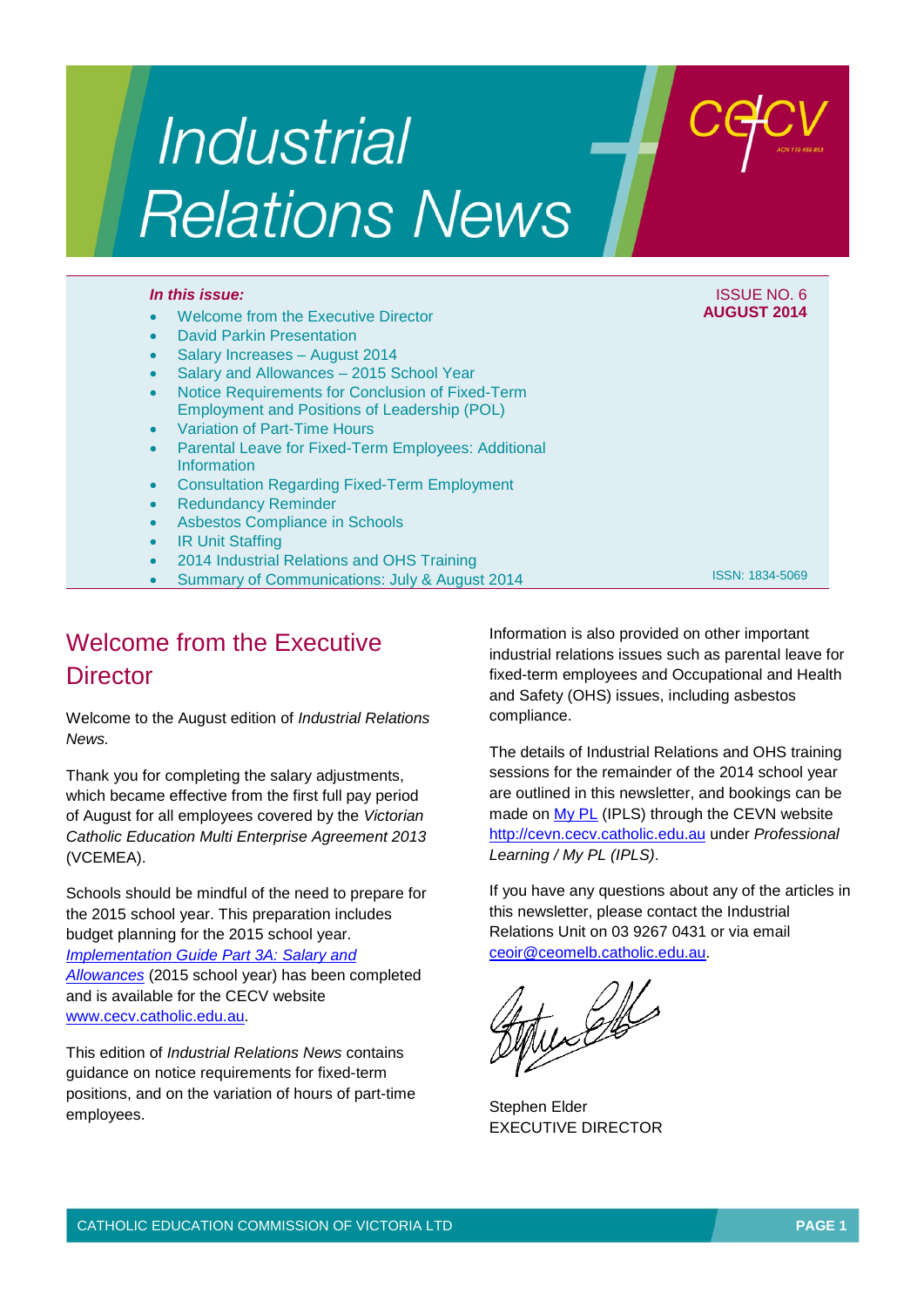## David Parkin Presentation

The CECV and our WorkCover insurer Gallagher Bassett are pleased to present a morning with football sporting icon David Parkin who will provide an engaging presentation entitled *[What Can Schools](http://www.cecv.catholic.edu.au/vcsa/communications/What_can_schools_learn_from_sport___%5b1%5d.pdf)  [Learn From Sport?](http://www.cecv.catholic.edu.au/vcsa/communications/What_can_schools_learn_from_sport___%5b1%5d.pdf)*

Mr Parkin will draw thought-provoking analogies and provide insightful anecdotes between the relative treatment of injuries on the sporting field and in a school setting.

School leaders, OHS, WorkCover and RTW Coordinators are urged to attend this entertaining event with a sporting focus being held during the AFL Finals series.

Mr Parkin played 220 senior games for Hawthorn Football Club including six years as captain, in which capacity he enjoyed premiership success. As coach he guided both Hawthorn (once) and Carlton (three times) to premierships.

The presentation will be held on **Wednesday 17 September 2014** at 10.00 am (registration commences at 9.30 am) at the Catholic Leadership Centre, 576 Victoria Parade, East Melbourne, and will conclude at approximately 12.00 pm.

Morning tea will be provided.

Spaces are filling fast, so please RSVP by **Monday 8 September 2014** to Shard Goodwin on or 03 9267 0228 or via email [sgoodwin@ceomelb.catholic.edu.au.](mailto:sgoodwin@ceomelb.catholic.edu.au)

## Salary Increases – August 2014

[August 2014 salary advice](http://www.cecv.catholic.edu.au/vcsa/communications/CECV%20__Increase%20to%20salaries%20and%20allowances__%20%E2%80%93%20August%202014%5b1%5d.pdf) and tables are available on the CECV website under *Industrial Relations / [2013 Agreement Implementation](http://www.cecv.catholic.edu.au/frameset.htm?page=industrial)*.

Salary increases from the first full pay period from **1 August 2014** have been uploaded and are listed as salaries with the suffix AUG14 on the Online Staffing [Records](http://cevn.cecv.catholic.edu.au/staffingir/osr.htm) (OSR) on the [CEVN website](http://cevn.cecv.catholic.edu.au/) under *Staffing & IR / OSR*.

POL1, POL2, POL3 and POL4 allowances and other allowances as required have also been updated. These allowances are listed in the drop down list in OSR in Allowances with the suffix AUG14.

Please note that all POL5 and POL6 must be maintained at their current allowance levels. Once the appointment period for POL5 or POL6 expires, one of the other POL levels must be used.

#### *Salary Increases Not Uploaded*

For those employed under the classifications 'UC' or 'NA', no bulk salary changes were made in OSR. Salary levels for Category D School Services Officer employees have not been uploaded.

School employees responsible for OSR need to make the necessary changes to:

- UC (unclassified)
- NA (not applicable)
- School Services Officer Category D

by ending the current record prior to the first full pay period start date and commencing a new service record from the first full pay period start date in August 2014.

For those employed with Allowances where a dollar amount needs to be specified, no bulk changes have been made.

School employees responsible for OSR need to send an Error Correction from OSR stating the change to the dollar amount of an employee's allowance amount as the service record Salary Level has already been changed with the salary increase.

### Salary and Allowances – 2015

[Salary and Allowance](http://www.cecv.catholic.edu.au/vcsa/Implementation_Guidelines/Part_3A.pdf) information for the 2015 School Year is now available on the CECV website under *Industrial Relations / [2013 Agreement](http://www.cecv.catholic.edu.au/frameset.htm?page=industrial)  [Implementation](http://www.cecv.catholic.edu.au/frameset.htm?page=industrial)*.

Part 3A of the Implementation Guide for Schools provides an overview of the changes for the 2015 school year, salary and allowance advice, salary assessment information and a [spreadsheet of tables](http://www.cecv.catholic.edu.au/vcsa/Implementation_Guidelines/2015_Implementation_tables.xls) that will be invaluable for schools.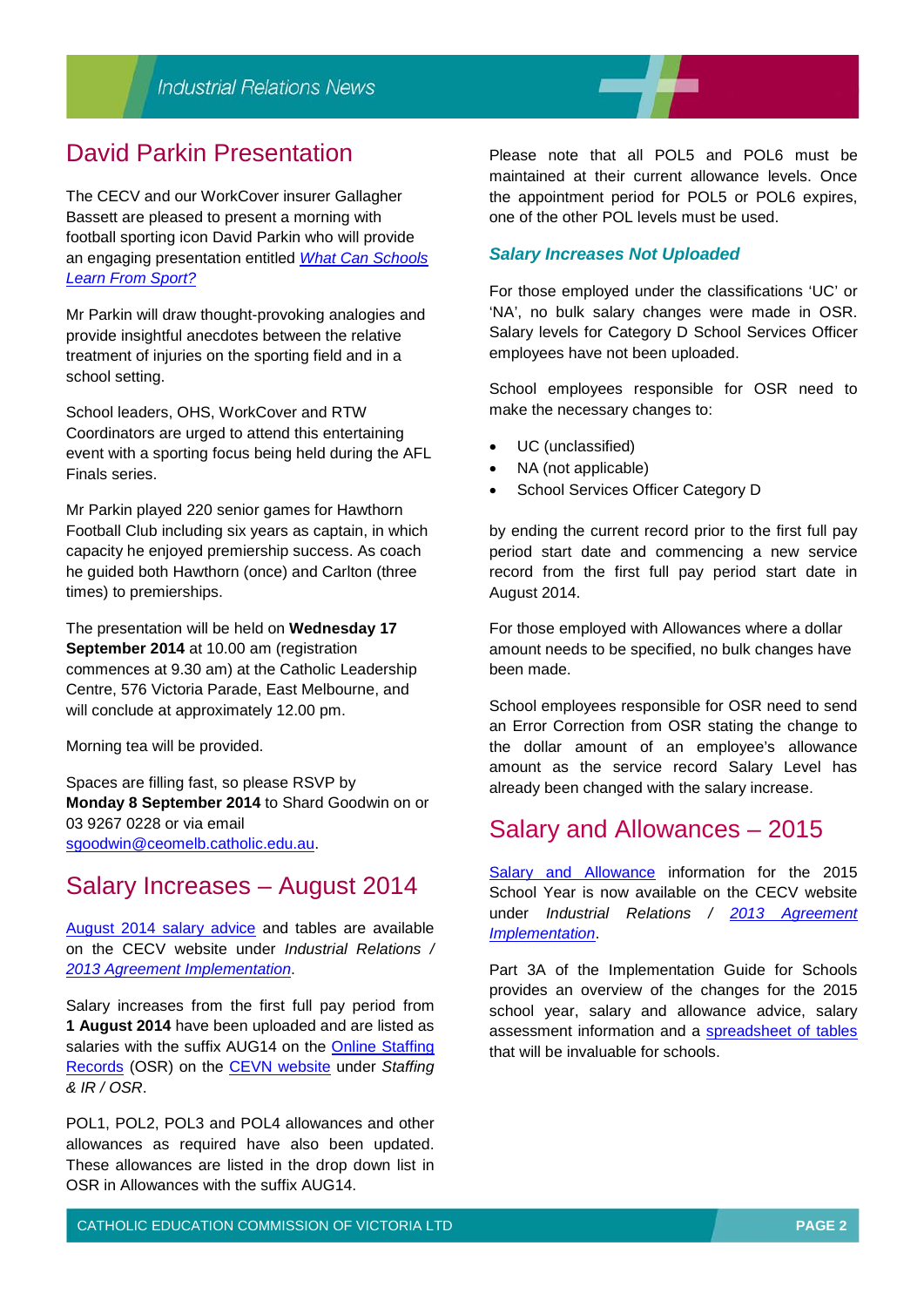# Notice Requirements for Conclusion of Fixed-Term Employment and Positions of Leadership (POL)

Schools are required to give fixed-term employees written notice of termination of their employment.

Clause 11.2(a) of the VCEMEA 2013 states:

*An employee engaged for a specified period of time who will not be immediately re-employed or whose employment will not be extended shall, not less than seven weeks prior to the conclusion of the specified period, be issued with a letter advising them that their employment is terminating. In the event that the Employer fails to issue the letter, the Employee will be paid an amount equal to their ordinary wages for any part of the seven weeks notice not provided.*

Accordingly, where a fixed-term employee's engagement will not be extended and the employee will not be offered further employment at the school after the end date of their current fixed-term engagement, the employer must issue the employee with a letter providing at least seven weeks notice of this occurring.

If the school fails to issue the letter with at least seven weeks notice of the end date of the employee's engagement, then the employee must be paid an amount equivalent to the period of the notice not provided.

For example, if the letter was not issued until four weeks prior to the end date of employment, then an amount equal to an additional three weeks ordinary wages must be paid to the employee at the conclusion of the employment period.

A t[emplate notice letter](http://web.cecv.catholic.edu.au/vcsa/lettersofappointment/instructions.html) is now available on the CECV website under *Industrial Relations / [Template Letters](http://www.cecv.catholic.edu.au/vcsa/lettersofappointment/appoint.htm)* for each classification of employee.

Employers must also provide the same amount of notice to employees who will not have their POL renewed at the conclusion of the current tenure.

## Variation of Part-Time Hours

With Term 4 approaching, planning for the 2015 school year will soon commence. With this in mind, it is timely to outline the requirements in the VCEMEA when proposing changes to part time employees' attendance including:

- hours (FTE)
- days worked
- times of attendance.

Clause 15 of the VCEMEA states that such changes can only be made if they are required as a result of a change in any of the following:

- enrolment
- curriculum
- program
- organisation
- **structure**
- technology
- funding.

#### *Consultation*

If schools wish to implement the above changes, clause 15 requires that the school consult with the affected employees by:

- advising the employees of the reason for the proposed change (e.g. enrolment changes)
- advising the employees of the change to days, hours and times as a result of the proposed change
- giving due consideration to the impact of the change on the employees' family and personal responsibilities as well as other relevant circumstances.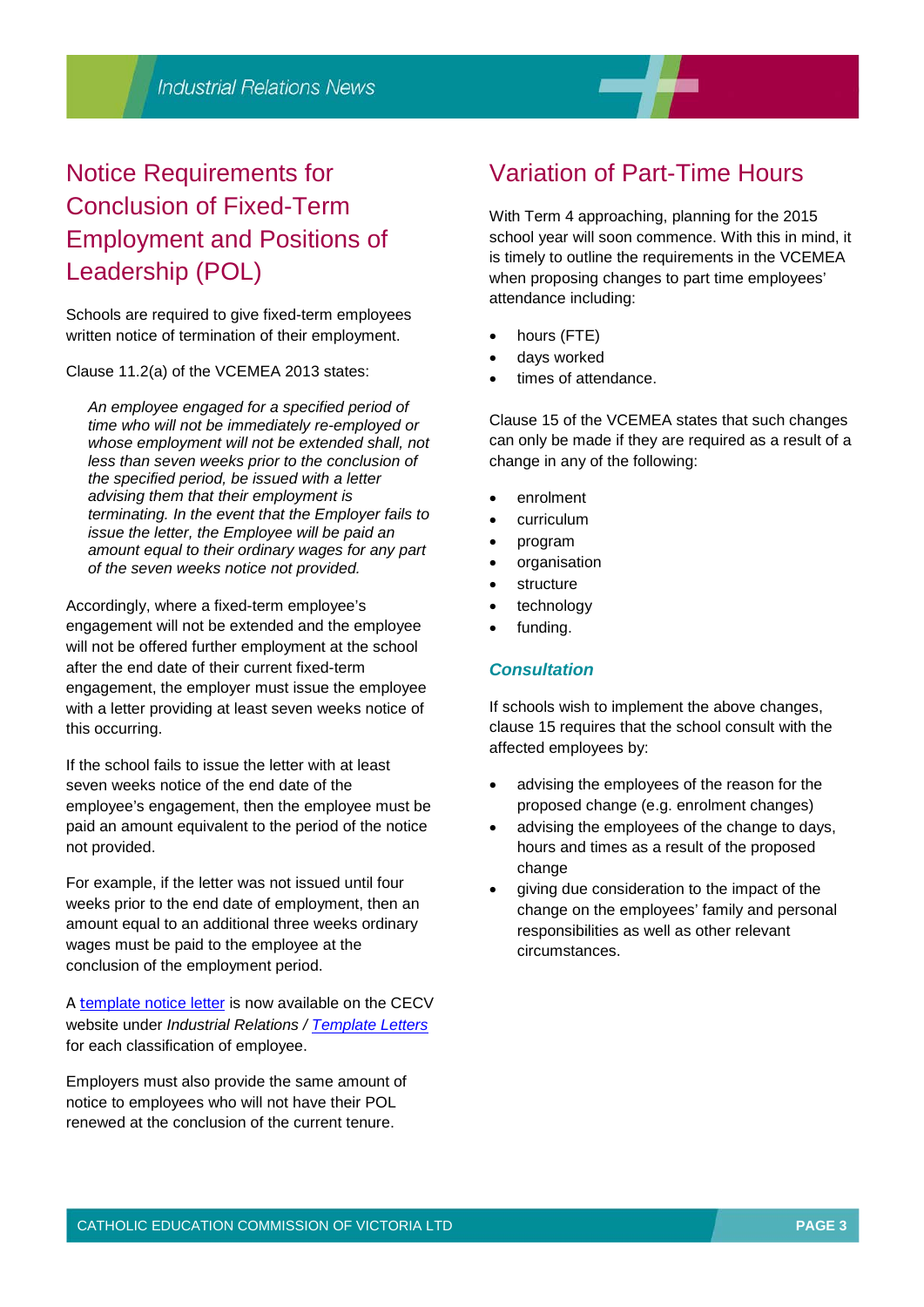#### *Required Notice*

After complying with the consultation requirements and if the school wishes to proceed with the change, then it must provide at least eight weeks written notice of the variation (i.e. before implementing the change). If that notice is not provided, then the employee's salary must be maintained for the period of that notice not given. (However, if the employee agrees in writing to implement the change – for example, because it suits the employee's personal needs – then the notice requirements do not apply.)

#### *Significant Reduction in Hours*

It is important to note that if the change results in a 'significant reduction of hours' (whether that be as a result of the proposed change or cumulative within the preceding two years), then the employee can elect to either:

- accept the change
- receive a severance payment.

It is to be noted that a 'significant reduction' is not defined in the VCEMEA. Accordingly, IR advice should be sought when contemplating a reduction in part-time hours to take into account all the relevant circumstances.

The table below outlines the severance payment that is payable when an employee elects not to take a 'significant reduction' in hours.

| Period of                        | <b>Under 45 years</b> | 45 years of age |
|----------------------------------|-----------------------|-----------------|
| continuous service               | of age                | or over         |
| Less than 1 year                 | Nil                   | Nil             |
| 1 year but less than<br>2 years  | 4 weeks pay           | 5 weeks pay     |
| 2 years but less than<br>3 years | 7 weeks pay           | 8.75 weeks pay  |
| 3 years but less than<br>4 years | 10 weeks pay          | 12 weeks pay    |
| 4 years but less than<br>5 years | 12 weeks pay          | 15 weeks pay    |
| 5 years but less than<br>6 years | 14 weeks pay          | 17.5 weeks pay  |
| <b>6 years and over</b>          | 16 weeks pay          | 20 weeks pay    |
| 15 years and over                | 21 weeks pay          | 25 weeks pay    |

# Parental Leave for Fixed-Term Employees – Additional Information

Clause 4(11) of Appendix 1 of the VCEMEA currently provides that where an employee on a fixed-term contract meets the eligibility criteria for paid parental leave, they will be entitled to the leave. It also provides that if a fixed term employee is unable to access the maximum 14 weeks entitlement due to the ending of their fixed-term contract, the employer must pay the employee a lump sum amount equivalent to the balance of paid parental leave not taken.

In addition, if a fixed-term employee's due date is within six weeks of the end of their contract, the full 14 weeks payment (as a lump sum payment) should be made to the employee.

For example, if a fixed term contract ends at the end of the school year e.g. 27 January 2015, the employee will still be entitled to a 14 weeks lump sum payment, if the date of birth of the child is within six weeks of 27 January 2015.

## Consultation Regarding Fixed-Term Employment

Clause 11.2(g) of the VCEMEA requires schools to implement pro-active processes in consultation with the Independent Education Union Victoria Tasmania (IEU) to ensure that employees are only appointed on a fixed-term basis for one of the reasons specified by Clause 11.2(a) of the VCEMEA.

The CECV is committed to ensuring that Victorian Catholic schools are identifying the correct employment status for all employees. To this end, the IR Unit has been meeting with the IEU to discuss the requirements of clause 11.2(g) and providing the IEU with relevant data on behalf of schools.

If you are unsure about whether to make an appointment fixed term or ongoing, or whether a current employee has the correct employment status, please contact the IR Unit on 03 9267 0431.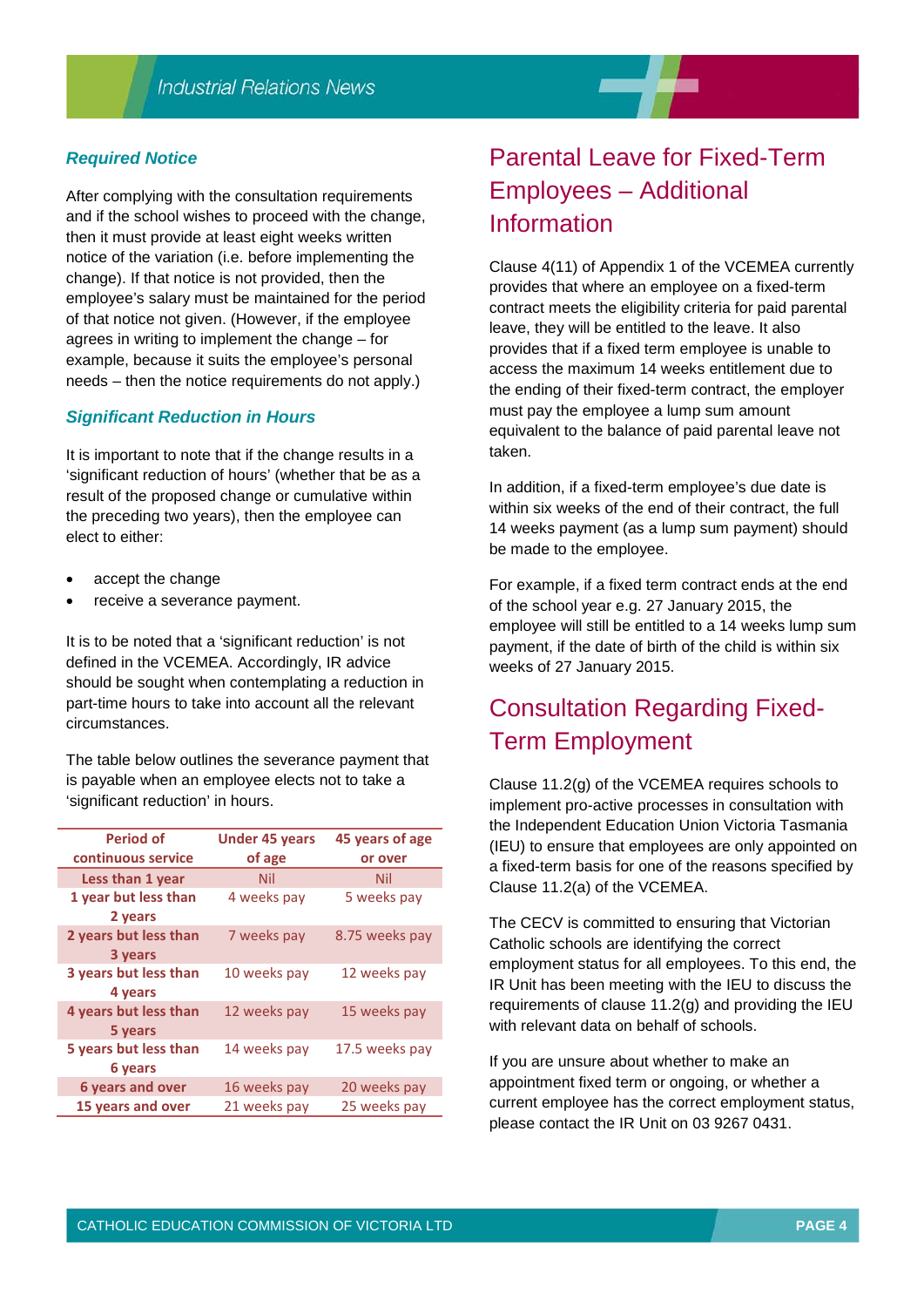## Redundancy Reminder

A reminder that principals should have identified any potential redundancies taking effect from the start of the 2015 school year.

Appendix 2 of the [VCEMEA 2013](http://web.cecv.catholic.edu.au/vcsa/Agreement_2013/VCEMEA_2013.pdf) contains the redundancy provisions that apply to all staff employed in Catholic schools.

To assist principals, *[Redundancy Guidelines](http://web.cecv.catholic.edu.au/vcsa/guidelines/redundancy/RedundGlines.pdf)* are available on the CECV website under *Industrial Relations / [Guidelines](http://web.cecv.catholic.edu.au/vcsa/guidelines/guideindex.htm)*.

The Guidelines detail the procedures to be followed in relation to a redundancy and include pro forma documentation that should be used for notifying staff.

Please contact the IR Unit immediately if you have any potential redundancy concerns.

## Asbestos Compliance in Schools

Due to its strength, durability and resistance to fire and water, asbestos was used in a wide range of building products and material up until 1986.

The use of all forms of asbestos in new installations and applications has been banned in Australia since the end of 2003. The ban does not apply to asbestos in place prior to this date.

Products that may contain asbestos include vinyl floor tiles, cement roof sheeting and wall lining, gas heater flues, lagging and joining materials, electrical switchboard backings, and fire blankets and doors.

#### *Legal Obligations*

Workplaces, including schools, have a legal obligation to identify any asbestos in buildings, structures and plant (mechanical equipment) as far as reasonably practicable.

Every school (unless built after 31 December 2003) must have undertaken an asbestos audit conducted by a hazardous materials subject matter expert (SME) to identify if asbestos is present. Any asbestos presence should be documented within an asbestos register and associated management plan (AMP).

These documents must be reviewed every five years and, as necessary, revised:

- before asbestos is removed, disturbed or otherwise worked on
- if the AMP is no longer adequate
- if an elected employee health and safety representative (HSR) requests a review.

The location of any asbestos within a school needs to be clearly indicated, and an asbestos register must be maintained that outlines:

- the location of the asbestos and the type of asbestos containing material (ACM)
- the nature of the ACM (friable or non-friable)
- the likelihood of the material posing a health risk
- any work activities that may affect or cause deterioration to the material.

Depending upon the condition of the asbestos it must be removed or monitored (visually inspected on an annual basis) to ensure that it is in a safe condition.

Asbestos removal must be undertaken by a licensed asbestos removalist (Class A – Friable and Non-Friable, Class B – Non-Friable) who must issue an 'Asbestos Clearance Certificate' on completion of their work. The Victorian WorkCover Authority (formerly WorkSafe Victoria) must be notified of any asbestos removal work taking place.

Additional information on this topic and other OHS issues are available from the IR Unit OHS Officers, Keith Wilks-Gordon and Danielle Victor, who are based within the Industrial Relations Unit. They can be reached on 03 9267 0228 or via email [OHS@ceomelb.catholic.edu.au.](mailto:OHS@ceomelb.catholic.edu.au)